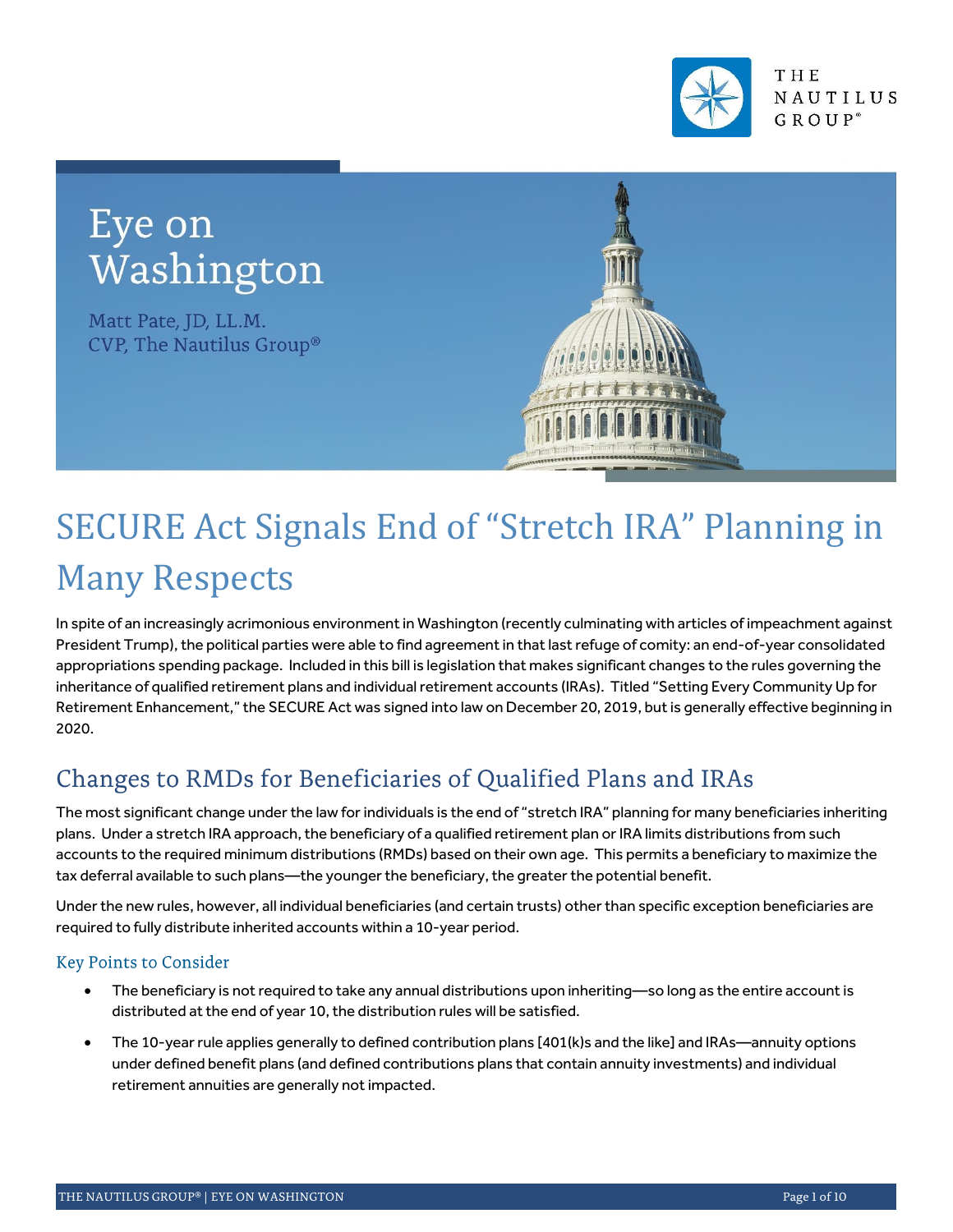- The distribution rules for plans passing to *non-designated beneficiaries* (e.g., estates, charities, non-qualifying trusts, etc.) continue to apply [5 years where the participant died before the required beginning date (RBD), or based on the participant's life expectancy if the participant died after such date].
- The new distribution rules apply to beneficiaries of **Roth IRAs** as well as **traditional IRAs**.

#### **Exception Beneficiaries**

Five exception beneficiaries are exempt from the 10-year rule and may continue to take distributions based on their age:

- Spousal beneficiaries (who may also continue to roll over plans into their own name);
- Minor children (but not grandchildren or other minor relatives);
- Disabled or chronically ill individuals (and certain trusts for their benefit); and
- Beneficiaries who are no more than 10 years younger than the original owner/participant.

Once the exception no longer applies (e.g., death of spousal beneficiary, minor child reaches age of majority, disabled individual ceases to be disabled), the 10-year rule applies to the subsequent or existing beneficiary.

#### **Effective Date**

The new rules apply to accounts inherited in 2020 and beyond—for individuals who inherit an account from a 2019 decedent (or inherited in prior years), the old RMD rules continue to apply. Note, however, that it appears that the legislation requires a 10-year distribution period for any successor beneficiaries of such accounts, assuming the current beneficiary dies in 2020 or later. In other words, the grandfathering of the old RMD rules only applies to current beneficiaries of accounts—the 10-year rule will apply to any successor beneficiaries. For spousal beneficiaries of accounts owned by individuals who died late in 2019, it may be worthwhile to consider a qualified disclaimer of such account (generally within 9 months of death). Assuming such disclaimer could pass the account to significantly younger family members, longer tax deferral may be available under prior RMD rules.

#### **Impact of Loss of Deferral**

While most beneficiaries of IRAs have the option of taking out as much of the account as desired, "stretch" distribution planning would generally result in a significant benefit to such beneficiary. For example, the total net after-tax balance of a \$1 million IRA inherited by a 40-year-old beneficiary would be significantly higher if an RMD schedule were followed. Assuming a 6% pre-tax earnings rate and 30% income tax rate on earnings and distributions, the total net after-tax balance in 30 years would contrast as follows:

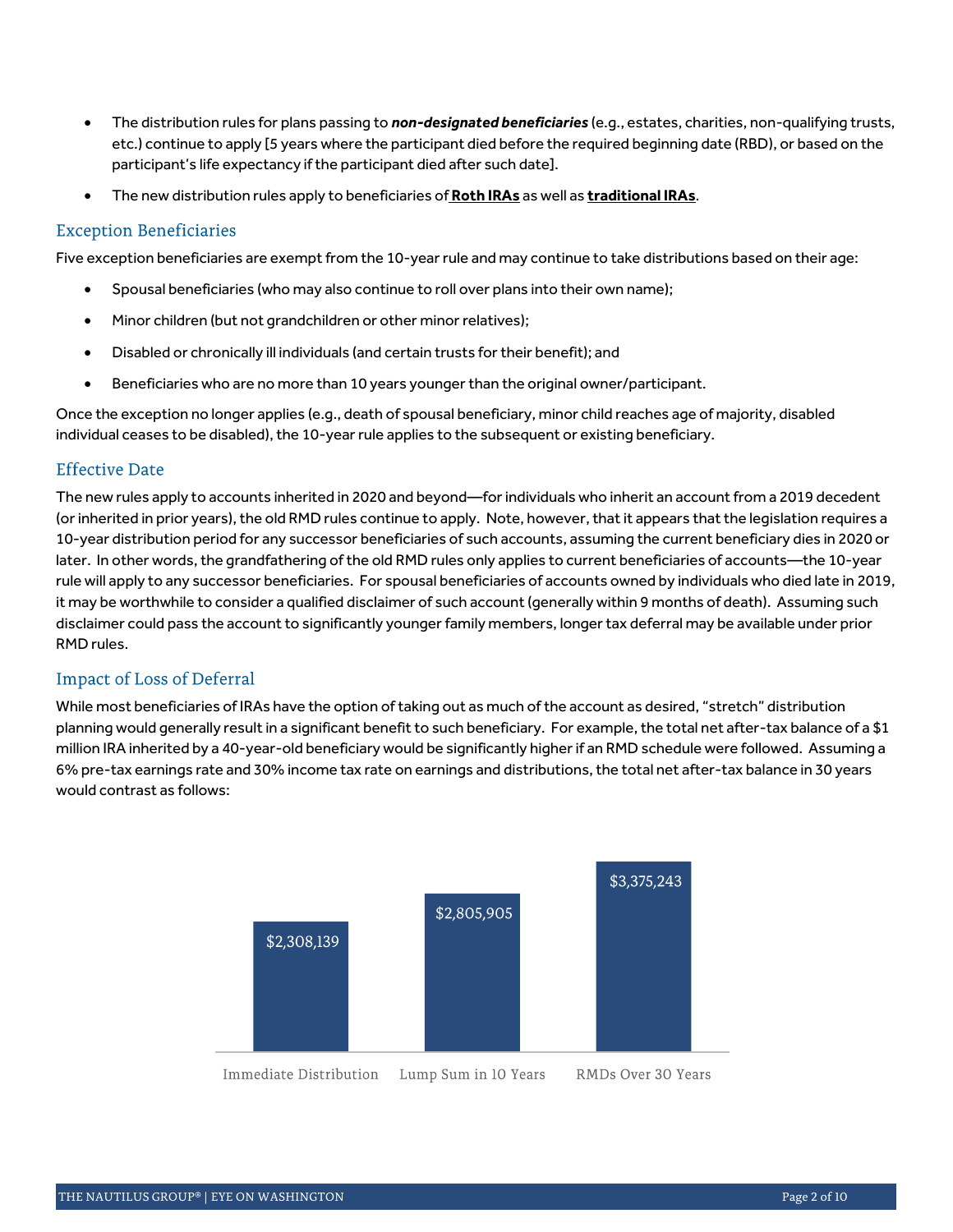### Post-SECURE Distributions: Gradual vs. Lump Sum

Of course, while it may be intuitive to maximize deferral in the account for the full 10 years, a sizable distribution in a single year may subject the bulk of the distribution to a higher marginal income tax rate. For example, assuming a beneficiary can take equal distributions of a \$1 million IRA (earning 6% annually pre-tax) over a 10-year period at a 22% federal bracket, versus a complete distribution in year 10 subject to a 35% rate, the total net after-tax balance in year 10 would be as follows:



Rate)

Note that IRA distributions also increase the beneficiary's adjusted gross income (AGI). Exceeding certain AGI thresholds can impact a beneficiary's eligibility for the Internal Revenue Code Section 199A qualified business income tax deduction, or subject investment income to the 3.8% net investment income tax (NIIT).

Ultimately, the significance of this change and impact on beneficiaries will depend on several factors, including the size of the inherited accounts, a beneficiary's marginal tax bracket, and the extent to which affirmative planning steps may have been taken to ensure that tax deferral would be optimized (generally by designating a qualifying trust as the beneficiary).

## Conduit vs. Accumulation Trusts

To ensure that plan distributions for beneficiaries are limited to RMDs, many individuals may have created trusts under their estate planning documents and designated such trusts as beneficiary of their retirement accounts. The trustee can therefore exercise control over how much is distributed from the plans to the trust beneficiary. To avoid a 5-year accelerated distribution rule, however, the trust must qualify as a "designated beneficiary." One option to achieve this is to direct the

trustee to distribute all IRA distributions outright from the trust to the beneficiary—the so called "conduit trust" approach. Under a 10-year distribution rule, however, conduit trusts will require the entirety of the IRA to be distributed outright to the trust beneficiary. As a result, the IRA assets will no longer enjoy the non-tax benefits of trust planning, including protection from creditors, divorcing spouses, and mismanagement or overspending.

The chart at right contrasts potential distributions from a trust assuming a \$1 million IRA, 6% pre-tax earnings, and RMDs under prior law for a 40-year-old trust beneficiary. After the SECURE Act, gradually increasing annual distributions of between \$20K-\$40K would become one large lump sum distribution of nearly \$1.7M.

| Year | <b>Lump Sum</b><br><b>Value</b> | <b>RMD</b><br><b>Distributions</b> |
|------|---------------------------------|------------------------------------|
| 1    | \$1,000,000                     | \$23,419.20                        |
| 2    | \$1,060,000                     | \$24,824.36                        |
| 3    | \$1,123,600                     | \$26,313.82                        |
| 4    | \$1,191,016                     | \$27,822.56                        |
| 5    | \$1,262,477                     | \$29,491.92                        |
| 6    | \$1,338,226                     | \$31,178.95                        |
| 7    | \$1,418,519                     | \$32,960.36                        |
| 8    | \$1,503,630                     | \$34,937.98                        |
| 9    | \$1,593,848                     | \$36,928.75                        |
| 10   | \$1,689,479                     | \$39,030.02                        |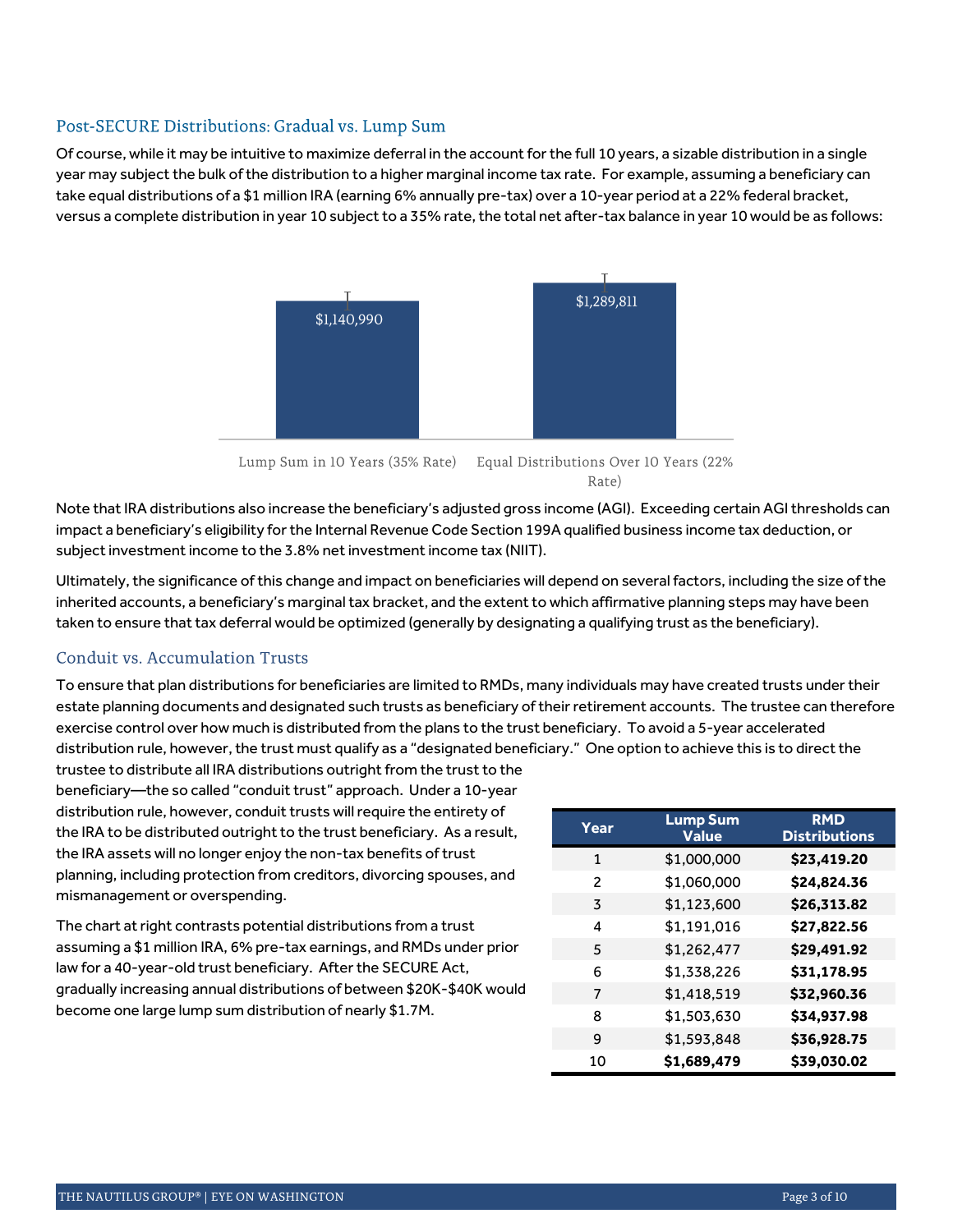As a result, "accumulation" trusts may increase in favor. Such trusts permit the trustee to accumulate IRA distributions inside the trust for the eventual benefit of the beneficiary. Such trust must still qualify as a designated beneficiary, which generally requires that all beneficiaries of the trust be identifiable individuals. Careful drafting will be required as well to ensure that certain traps (e.g., a charitable entity as a remainder beneficiary) are avoided. One notable disadvantage of accumulation trusts is the fact that trust income tax rates are steeply graduated. As a result, IRA distributions that are retained by the trust may be subject to a higher income tax rate than if distributed to the individual beneficiary (where income is generally taxed at his or her own tax rate).

For conduit trusts that can no longer be amended (e.g., due to the death of the grantor), a trust reformation under state law may be an option to prevent an acceleration of trust distributions. Reformations may be available in situations where changes in the law act to defeat the original objectives of the grantor in establishing such trust. Reformations are subject to varying state rules and can require judicial approval, or might otherwise be effected by agreement of all parties to the trust.

## Trusts for the Benefit of Exception Beneficiaries

Trusts that are established for the benefit of spouses, minor children and disabled or chronically ill individuals may still permit distributions to be taken based on the age of the specified exception beneficiary, assuming such trusts are designed as conduit trusts for such individual. This may pose a considerable problem for trusts for minor children, as 1) RMDs must generally be distributed outright to a custodian or custodial account; and 2) the 10-year rule applies once the child reaches the age of majority.

Updates in the SECURE legislation, however, accounted for concerns elicited by planners in the special needs arena. Special needs trusts (SNTs) are commonly employed for the benefit of disabled family members to prevent an inheritance from disqualifying such individual from public benefit programs. Since such trusts are by definition accumulation trusts (distributions are generally made on behalf of such individual to supplement benefits provided under public programs), early versions of the bill would have eliminated the exception beneficiary benefit for disabled beneficiaries of special needs trusts. The finalized legislation provides that such trusts will qualify for the exception so long as all current trust beneficiaries qualify as chronically ill or disabled (under Internal Revenue Code §7702B(c)(2) and §72(m)(7) respectively). Therefore, individuals who have engaged in such planning should review their documents to ensure compliance. For example, some planners in the special needs area frequently include other family members as potential beneficiaries of an SNT as a potential escape hatch if the trust is otherwise perceived as disqualifying for assistance programs.

## Planning Considerations for Owners of Large Accounts

## **Consider Lifetime Roth Conversions**

Due to the myriad tax and planning considerations that come into play with an inability to stretch distributions over a beneficiary's life expectancy, Roth conversions of traditional IRAs and defined contribution plans (where available) will likely take on an increased focus. While non-exception beneficiaries of Roth accounts will still be required to distribute the accounts over a 10-year period, such distributions are not subject to income taxation—eliminating concerns about increases in marginal tax rates and AGI threshold considerations, while making accumulation trust planning much more palatable for longterm wealth preservation.

To be effective, Roth conversions within the same marginal income tax bracket at a minimum should be considered (while avoiding an increased marginal rate). As the following tax tables show (based on 2020 federal income rate brackets), an account owner may have considerable room within the applicable tax bracket to take advantage of such "strategic" conversions. Additionally, the payment of taxes for such conversion should generally be satisfied with non-qualified assets where possible (to maximize the tax-free accumulation of Roth IRA assets).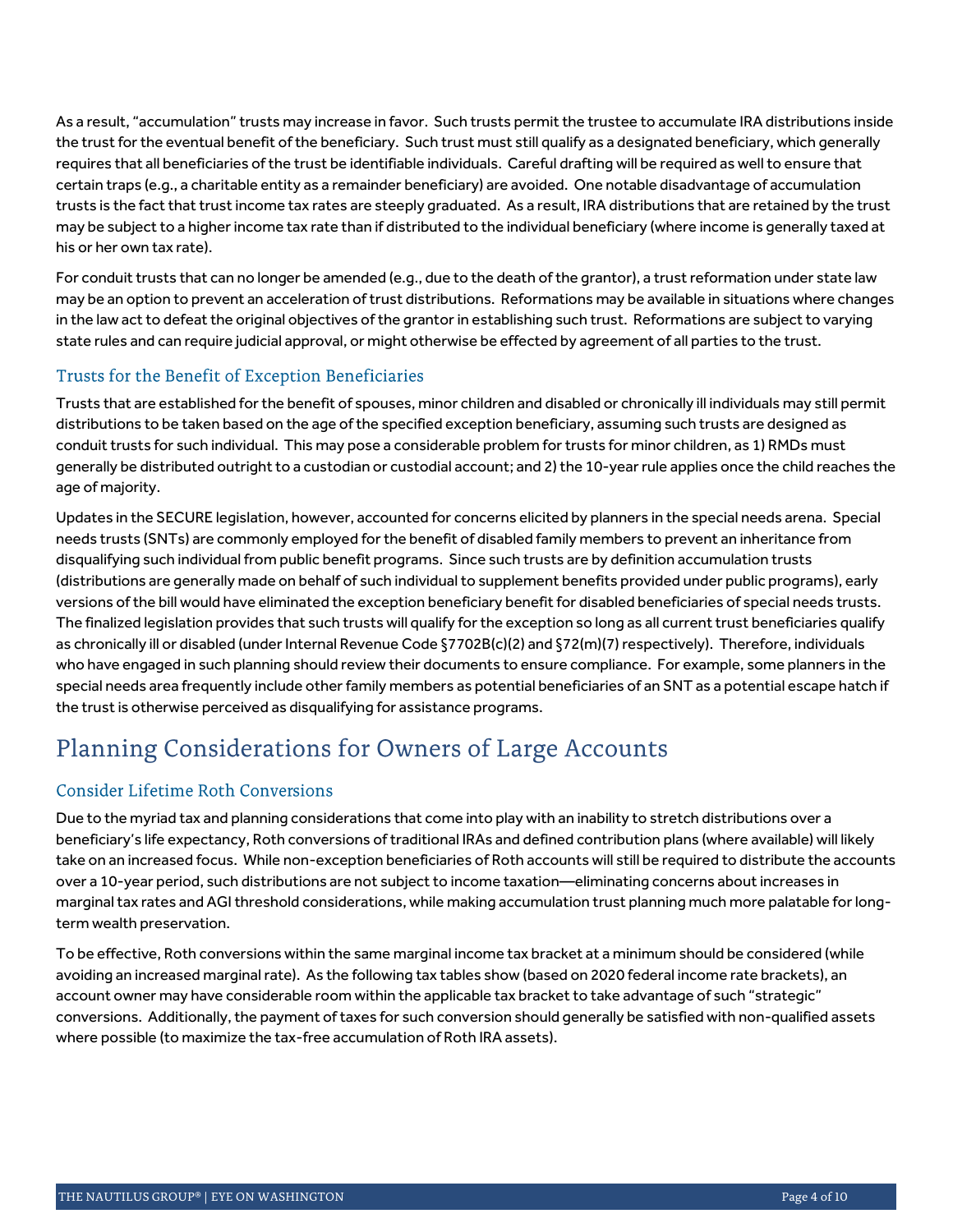| <b>Taxable income</b>               |                              |         | <b>Flat</b><br>amount |    | $+ 9/6$    | <b>Of amount</b><br>over |         |         |  |  |
|-------------------------------------|------------------------------|---------|-----------------------|----|------------|--------------------------|---------|---------|--|--|
|                                     | <b>Single Taxpayer Rates</b> |         |                       |    |            |                          |         |         |  |  |
| \$                                  | 0 to                         | \$      | 9,875                 | \$ | $\Omega$   | 10%                      | \$      | 0       |  |  |
|                                     | 9,876 to                     |         | 40,125                |    | 987.50     | 12%                      |         | 9,875   |  |  |
|                                     | 40,126 to                    |         | 85,525                |    | 4,617.50   | 22%                      |         | 40,125  |  |  |
|                                     | 85,526 to                    | 163,300 |                       |    | 14,605.50  | 24%                      |         | 85,525  |  |  |
|                                     | 163,301 to                   |         | 207,350               |    | 33,271.50  | 32%                      |         | 163,300 |  |  |
|                                     | 207,351 to                   |         | 518,400               |    | 47,367.50  | 35%                      |         | 207,350 |  |  |
|                                     | 518,401 to                   |         | $+$                   |    | 156,235.00 | 37%                      | 518,400 |         |  |  |
| <b>Married Filing Jointly Rates</b> |                              |         |                       |    |            |                          |         |         |  |  |
| \$                                  | 0 to                         | \$      | 19,750                | \$ | $\Omega$   | 10%                      | \$      | 0       |  |  |
|                                     | 19,751 to                    |         | 80,250                |    | 1,975.00   | 12%                      |         | 19,750  |  |  |
|                                     | 80,251 to                    |         | 171,050               |    | 9,235.00   | 22%                      |         | 80,250  |  |  |
|                                     | 171,051 to                   |         | 326,600               |    | 29,211.00  | 24%                      |         | 171,050 |  |  |
|                                     | 326,601 to                   |         | 414,700               |    | 66,543.00  | 32%                      |         | 326,600 |  |  |
|                                     | 414,701 to                   |         | 622,050               |    | 94,735.00  | 35%                      |         | 414,700 |  |  |
|                                     | 622,051 to                   |         | $+$                   |    | 167,307.50 | 37%                      |         | 622,050 |  |  |

Note that a Roth conversion cannot be effected by a beneficiary of a plan; however, a spousal beneficiary could consider a conversion after rolling such plan into his or her name. To satisfy the tax liability on such a conversion, life insurance may be appropriate to consider as well.

## Charitable Planning Options-Qualified Charitable Distributions

Charitable planning for qualified plans and IRAs has become increasingly popular in recent years due to the ability to avoid income (and possibly estate) taxes on account balances. As a result of the SECURE Act, it is likely that charitable arrangements will be even more attractive.

One option will be for owners of large accounts to deplete them over time with charitable bequests, while providing alternative estate assets to heirs. Of course, plan owners cannot simply transfer balances to charity—taxable distributions must first be taken, followed by charitable gifts that are subject to a donor's AGI deduction limitations. A qualified charitable distribution (QCD), however, is one option available to account owners who have reached age 70½ to effectively obtain a full deduction for up to \$100,000 of gifts from IRAs annually. *Note that the new RMD starting age of 72 (as described below) does not impact the eligible age for the QCD.* So long as the transfer is effected on a trustee to trustee basis to a public charity (private foundations and donor advised funds do not qualify), the gift:

- Avoids inclusion in the donor's income (preventing an increase in AGI that may trigger adverse phaseouts or other taxes);
- Counts towards the RMD for the given year; and
- Ensures that the entire transfer is effectively deducted.

Note as well that beneficiaries of an IRA also can effect a qualified charitable distribution, so long as they are over age 701/2.

#### Outright Charitable Beneficiary

Of course, any plan balances left to beneficiaries are ultimately distributed and subject to income taxation at the beneficiary's own income tax rate. For non-exception beneficiaries (i.e., adult children, grandchildren of any age, etc.), income taxation will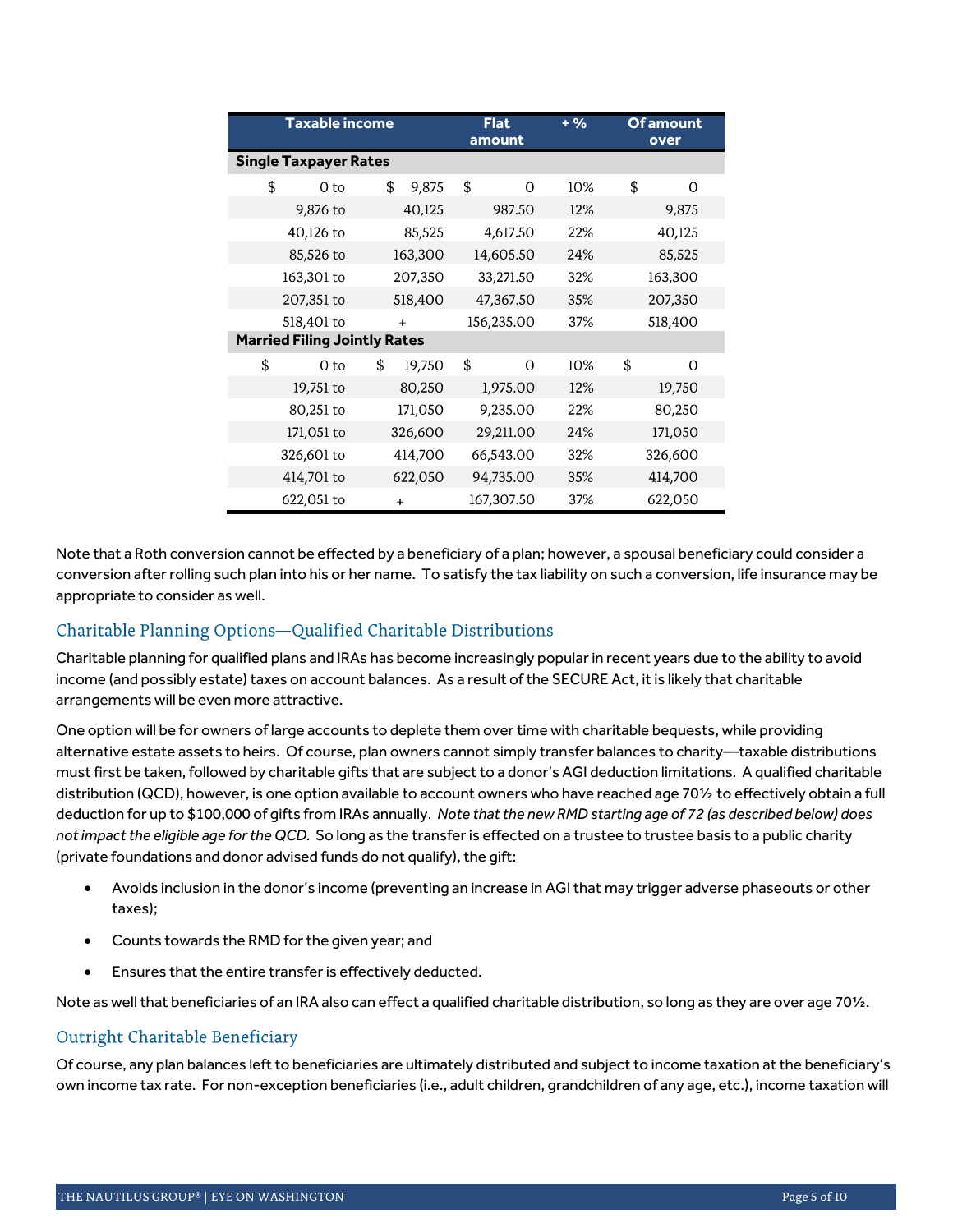now be accelerated over or at the end of the required 10-year period. For account owners with sizable estates that may be subject to federal and/or state estate taxes, the effective tax impact on IRAs is significantly higher. While federal estate taxes attributable to plans are deductible for federal income tax purposes, plans subject to estate taxes remain subject to income taxes as well. As a result, total effective taxes can easily exceed 60% or more on estate taxable retirement accounts. Naming a charitable beneficiary (including a foundation or donor advised fund) for such account can eliminate estate and income taxes, preserving the entire balance for a charitable legacy. The drawback is that accumulated funds are no longer available for the benefit of family members. Other estate assets, or life insurance established outside of the taxable estate, can frequently serve as a wealth replacement mechanism. Where life insurance is utilized, it may make sense to use excess IRA distributions as a funding source, depending on the overall impact on one's income taxes.

#### Charitable Remainder Trust as Beneficiary

Traditional stretch IRA planning also can be facilitated by naming a charitable remainder trust (CRT) as the beneficiary of an IRA. A CRT is a tax-exempt trust that can provide distributions to a designated family member for their lifetime (or a specified term of up to 20 years), with the balance passing to charity at the end of such period. By naming a CRT as the beneficiary of an IRA, the proceeds are distributed free of income tax to the trust and grow tax-free inside such trust. Distributions to the noncharitable lifetime beneficiary are generally subject to income tax (as they would normally be if such individual were the beneficiary of the IRA), but a synthetic stretch of IRA distributions can be effected based on the distribution terms of the trust. With an "annuity" trust (CRAT), a fixed percentage of trust assets based on the initial IRA value are distributed annually. With a "unitrust" (CRUT), a fixed percentage of trust assets re-valued annually is distributed.

Due to the actuarial rules that govern CRTs, CRUTs are likely to be the most viable option in most cases. Due to the ability to obtain long-term tax deferred growth on IRA assets via the CRT, total net after-tax assets accumulated by the beneficiary may ultimately be higher, while a considerable charitable legacy can be provided.

For example, assume a 40-year-old inherits a \$1 million IRA through a lifetime CRUT (paying 7.072% annually), with assets growing at 6% annually and subject to a 30% income tax rate. The graph below illustrates total net after-tax accumulated distributions and assets passing to charity (at the beneficiary's death) contrasted with a 10-year accelerated distribution.



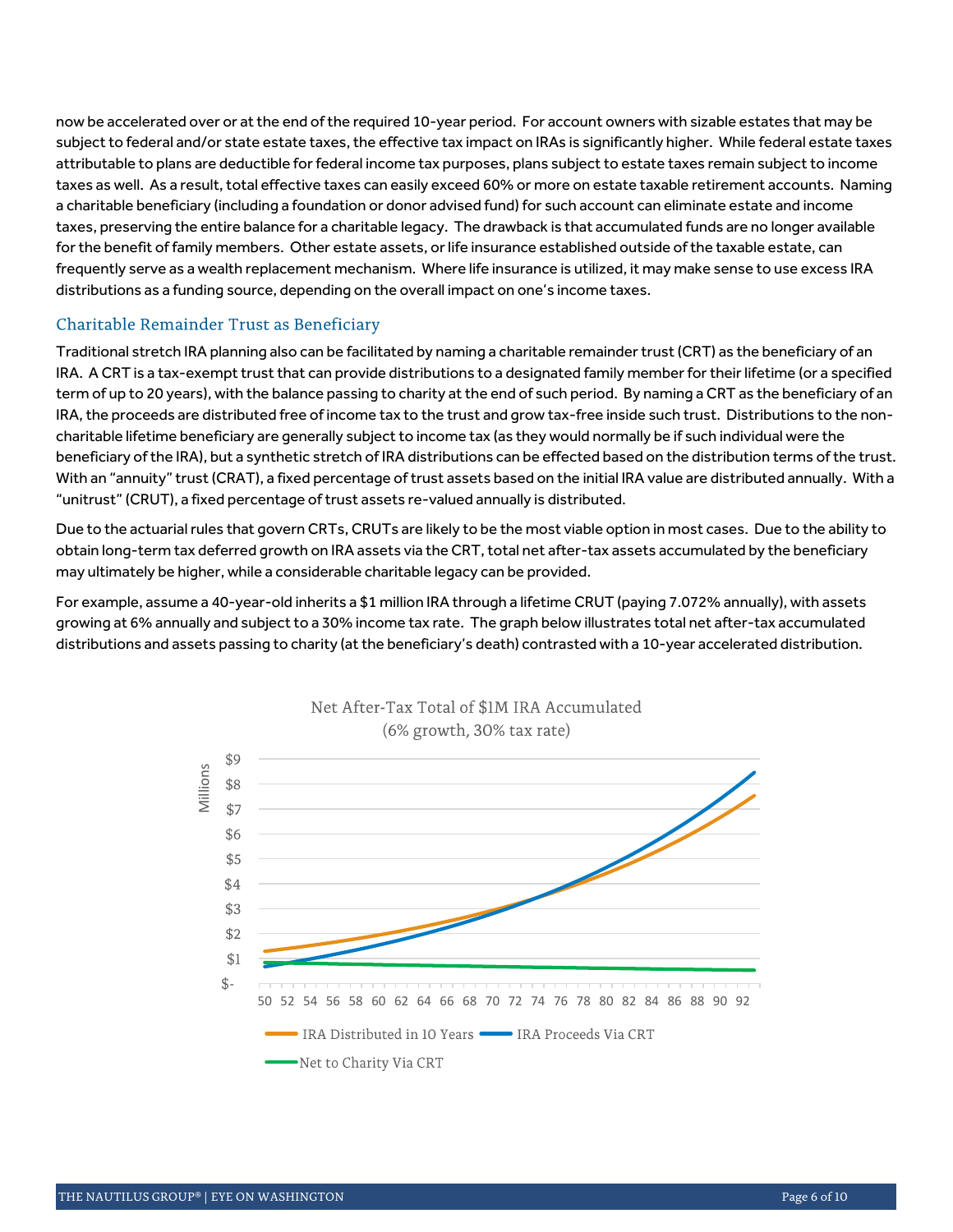Note potential drawbacks of naming a CRT as beneficiary of an IRA:

- Due to the aforementioned actuarial guidelines applicable to CRTs coupled with the currently low interest rate environment, CRTs may not be effective with younger beneficiaries. For example, assuming the current 7520 rate of 2.00%, a CRUT established for the lifetime of an individual younger than age 27 may not satisfy the required 10% present value remainder test applicable to CRTs.
- Because CRT assets pass to the designated charitable recipient upon the death of the non-charitable beneficiary, a portion of IRA assets are not available for the ultimate benefit of the family. For this reason, it may make sense to consider establishing life insurance on the lifetime beneficiary as a wealth replacement tool.

## Other Notable Aspects of SECURE Act

Beyond the elimination of the stretch IRA planning option for many beneficiaries, the SECURE Act contains other provisions that may be more well received, including:

- The age to begin taking RMDs from IRAs has increased from 70½ to 72. Therefore, individuals who turn 70½ in 2020 will now have an additional year (or possibly two) to defer taking distributions from their retirement accounts. For example, an individual turning 70½ on December 30, 2020, would previously have to take their first RMD by April 1, 2021. Since such individual will not reach age 72 until 2022, their first RMD will not be required until April 1, 2023. **Note that for those who turned 70½ in 2019, RMD rules remain the same.** (Note as well that the IRS has submitted proposed revisions to the Uniform Lifetime Table for RMD purposes that may be adopted in 2020, or possibly beyond).
- Individuals may now continue to contribute to their IRAs beyond reaching age 70½. Note that the annual limit on qualified charitable distributions will be reduced by the amount of deductible IRA contributions made after such point.
- 529 plans may now additionally be used to pay for certain costs associated with registered apprenticeship programs, as well as for qualified education loan repayments.
- Small employers will be eligible for tax credits of up to \$5,000 in startup costs for establishing new qualified retirement plans.
- Safe harbor rules have been added to ERISA to give fiduciaries more latitude to purchase annuities on behalf of account owners to offer options for guaranteed sources of retirement income.

## Conclusion

The SECURE Act has introduced a very significant change to how beneficiaries of qualified retirement plans and IRAs ultimately inherit such accounts. As always, it is crucial for owners of such accounts to consult with their professional advisors and review current beneficiary designations, governing estate planning documents, desired family and philanthropic distribution schemes, and potential tax ramifications. In many cases, changes to the current structure may be necessary, and additional strategies may offer the ability to significantly increase tax efficiency while simultaneously satisfying one's planning objectives.

The Nautilus Group® is a service of New York Life Insurance Company. This material includes a discussion of one or more tax-related topics and was prepared to assist in the promotion or marketing of the transactions or matters addressed in this material. It is not intended (and cannot be used by any taxpayer) for the purposes of avoiding any IRS penalties that may be imposed upon the taxpayer. Nautilus, New York Life Insurance Company, its employees or agents are not in the business of providing tax, legal or accounting advice. Individuals should consult with their own tax, legal or accounting advisors before implementing any planning strategies. © 2020 New York Life Insurance Company. All rights reserved. SMRU 1840744 exp. 12/31/2021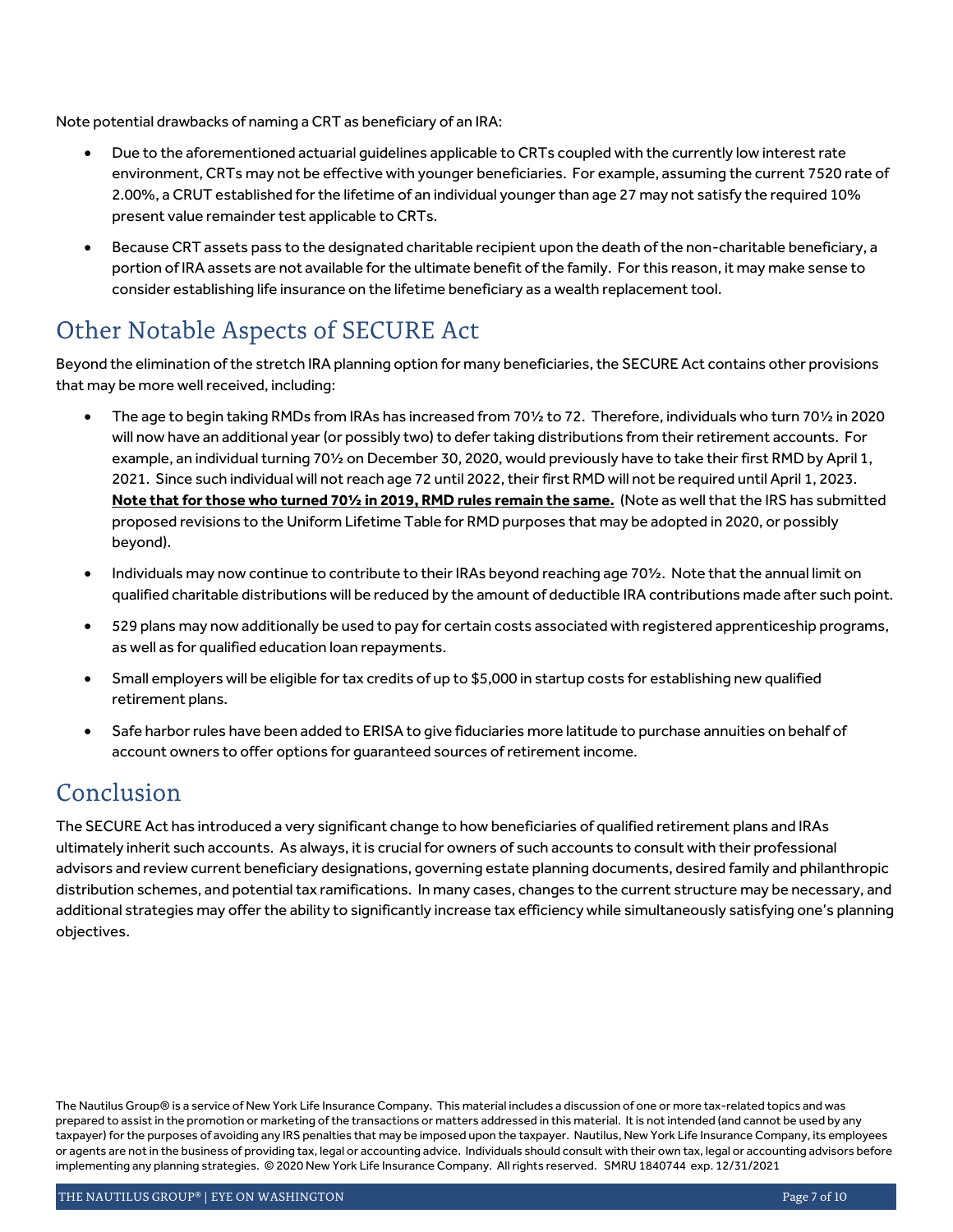



## Mitch Rosenberg, AEP®, CFP®, ChFC®, CLU®, MSFS

## MDR Insurance and Financial Services

Mitch specializes in planning for life, disability & long-term care insurance, business succession, charitable, estate, executive benefits, and financial & tax strategies, and serves diverse clientele including: business owners, professionals, corporate executives, real estate owners, high net worth individuals, families, physicians, professional athletes and entertainers. Mitch is a well-respected resource and trusted advisor to other professionals. Mitch graduated Phi Beta Kappa from the University of California, Berkeley, Haas School of Business. He earned his CLU®, ChFC® and Master of Science in Financial Services from the American College, Bryn Mawr, PA, and his CFP® from the College for Financial Planning, Denver, CO. MDR Insurance and Financial Services does not provide tax, legal or accounting advice.

889 Pierce Court, Suite 102 Thousand Oaks , CA 91360  $\circledR$  (805)494-4525 mdrosenberg@eaglestrategies.com www.PLANNOW.net CA Insurance License Number 0698571



Mitch Rosenberg, Member Agent, The Nautilus Group, a service of New York Life Insurance Company. Registered Representative offering securities through NYLIFE Securities LLC (Member FINRA/SIPC), a Licensed Insurance Agency, (889 Pierce Court, Suite 102, Thousand Oaks, CA, 91360, (805)494- 4525). Financial Adviser offering investment advisory services through Eagle Strategies LLC, a Registered Investment Adviser. MDR Insurance and Financial Services is not owned or operated by New York Life Insurance Company or its affiliates. Mitch Rosenberg, CA Insurance License Number 0698571.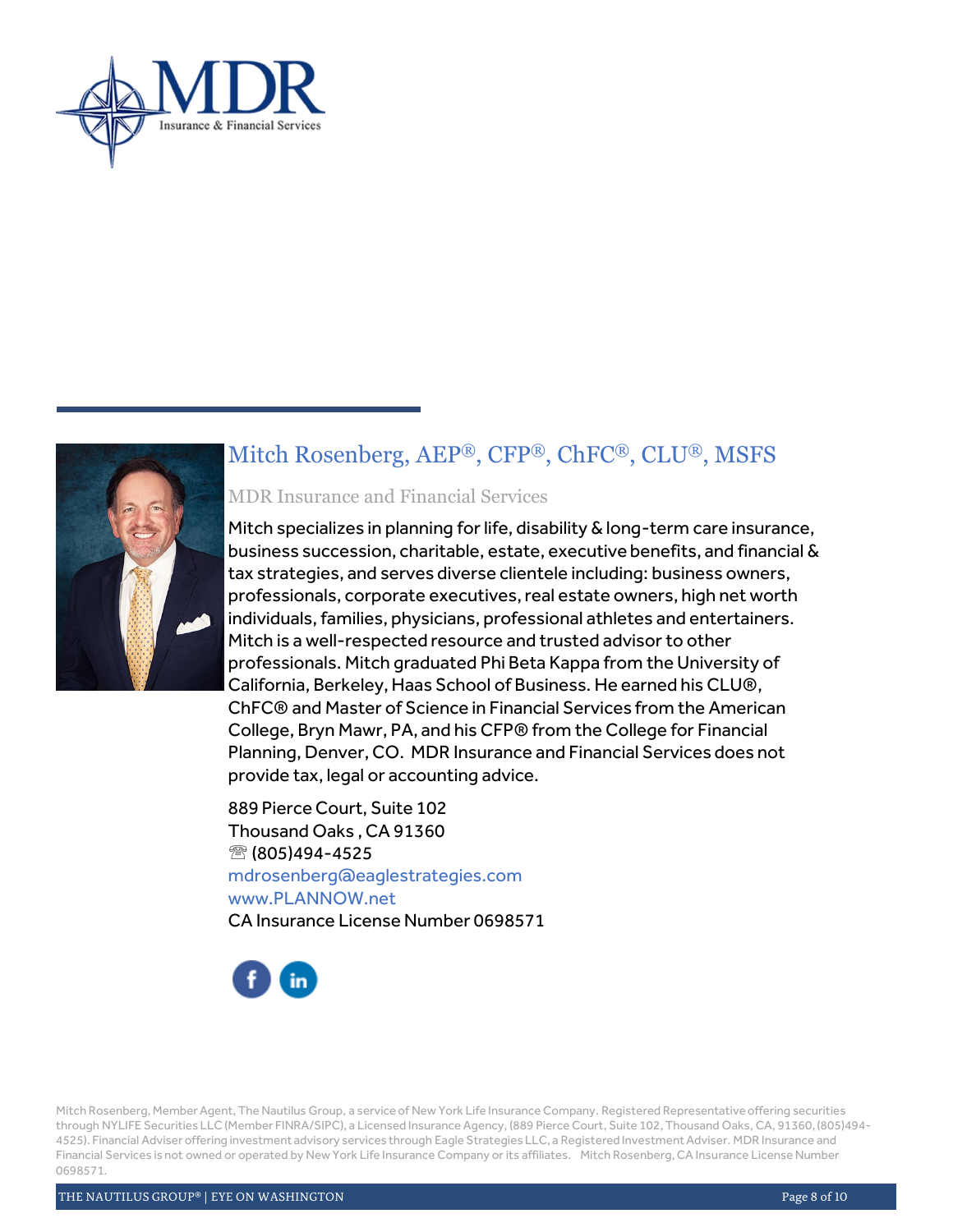



# The Nautilus Group®

The Nautilus Group® is an exclusive resource accessible to Member Agents working with affluent, high net worth and business owner clients. Nautilus provides a range of consultative services and technical case design to support its Member Agents in presenting estate planning, business exit planning, charitable giving, insurance and retirement planning strategies to their clients and their clients' advisors in these key areas:

- Business succession and exit planning Retirement Protection
- 
- **Estate and legacy planning Risk mitigation**
- Executive benefits **•** Tax strategies
- 
- 
- 
- 
- Family protection Wealth building
- Philanthropy Wealth preservation

Since every client has unique requirements, The Nautilus Group staff and its Member Agents employ an individualized case development strategy, working on a team basis with the clients' professional advisors.

Member Agents of The Nautilus Group, through their expertise and commitment to this team approach, can provide resources, services and solutions that help their clients work with their own professional advisors to attain clarity on their financial situation and also help achieve their business and estate planning objectives.

This consultative process fosters an understanding between the client, the Nautilus Member Agent, and the client's circle of advisors. Working hand in hand with the Nautilus staff, Member Agents present their clients with state-of-the-art planning strategies and customized case analyses designed to meet the clients' complex objectives.

The one-on-one case design process used by Nautilus is tailored to the unique requirements of each client, achieving a better understanding of the complex needs and goals of each individual.